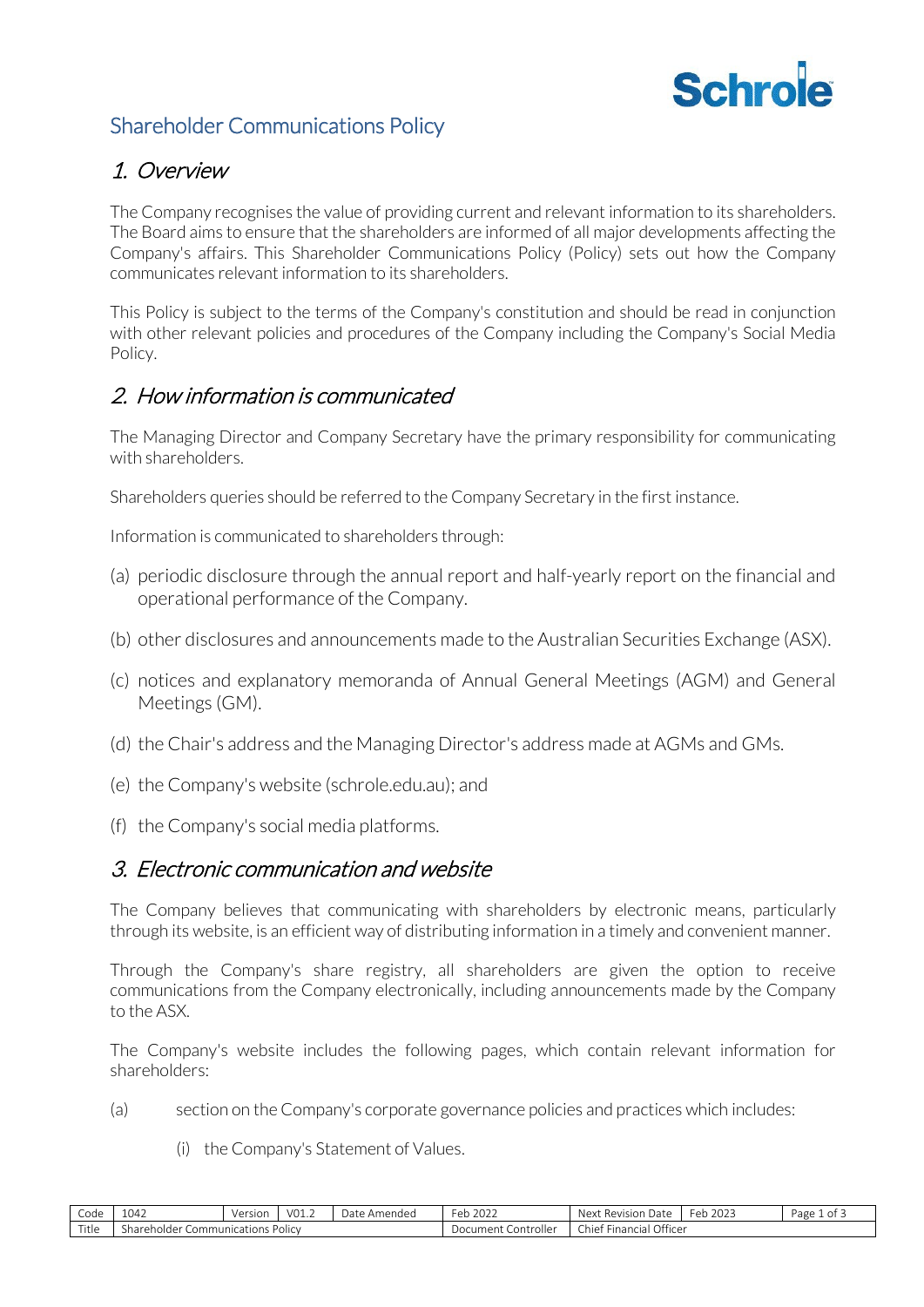

- (ii) the Company's Constitution, Board Charter and Charters of all other committees established; and
- (iii) names, photographs and biographical information of directors and senior executives.
- (b) reports section, which contains copies of annual directors' reports, financial statements, and other corporate reports.
- (c) announcements released to the ASX market announcements platform.
- (d) media releases section, that may contain sections on press releases, newsletters, and media clippings; and
- (e) presentations section which contains power point presentations.

All website information will be regularly reviewed and updated to ensure that information is current, or appropriately dated and archived.

### 4. Annual reports and investor presentations

Shareholders have been given the opportunity to elect to receive a printed copy of the annual report on the financial and operational performance from the Company.

In addition, the Company publishes its annual report on the Company's website and notifies all shareholders of the web address where they can access the annual report.

The Company will also make available via ASX any new and substantive investor or analyst presentation prior to the presentation being given.

# 5. AGMs and GMs

The Company recognises the rights of shareholders and encourages the effective exercise of those rights through the following means:

- (a) notices of AGMs and GMs are distributed to shareholders in accordance with the provisions of the Corporations Act.
- (b) notices of AGMs and GMs and other meeting material are drafted in concise and clear language.
- (c) shareholders are encouraged to use their attendance at AGMs and GMs to ask questions on any relevant matter, with time being specifically set aside for shareholder questions.
- (d) notices of AGMs and GMs encourage participation in voting on proposed resolutions by lodgement of proxies, if shareholders are unable to attend the meeting; and
- (e) any documents tabled or made available at a shareholder meeting are uploaded to the ASX market announcements platform and the Company's website.

Shareholders who are unable to attend the AGM or a GM may submit questions and comments before the meeting to the Company or to the auditor (in the case of the AGM).

| Code          | 1042                                     | Version | V01.2 | e Amended<br>Jate | 2022<br>$\sim$ h<br>∪ ∪  | Next<br>: Revision<br>Date           | າ∩າ:<br>- Feb 202 | Page z<br>.ot |
|---------------|------------------------------------------|---------|-------|-------------------|--------------------------|--------------------------------------|-------------------|---------------|
| $-1$<br>Title | s Polic<br>Shareholder<br>Communications |         |       |                   | Controller<br>/ ocument: | Officer<br>.<br>Chief<br>: Financial |                   |               |